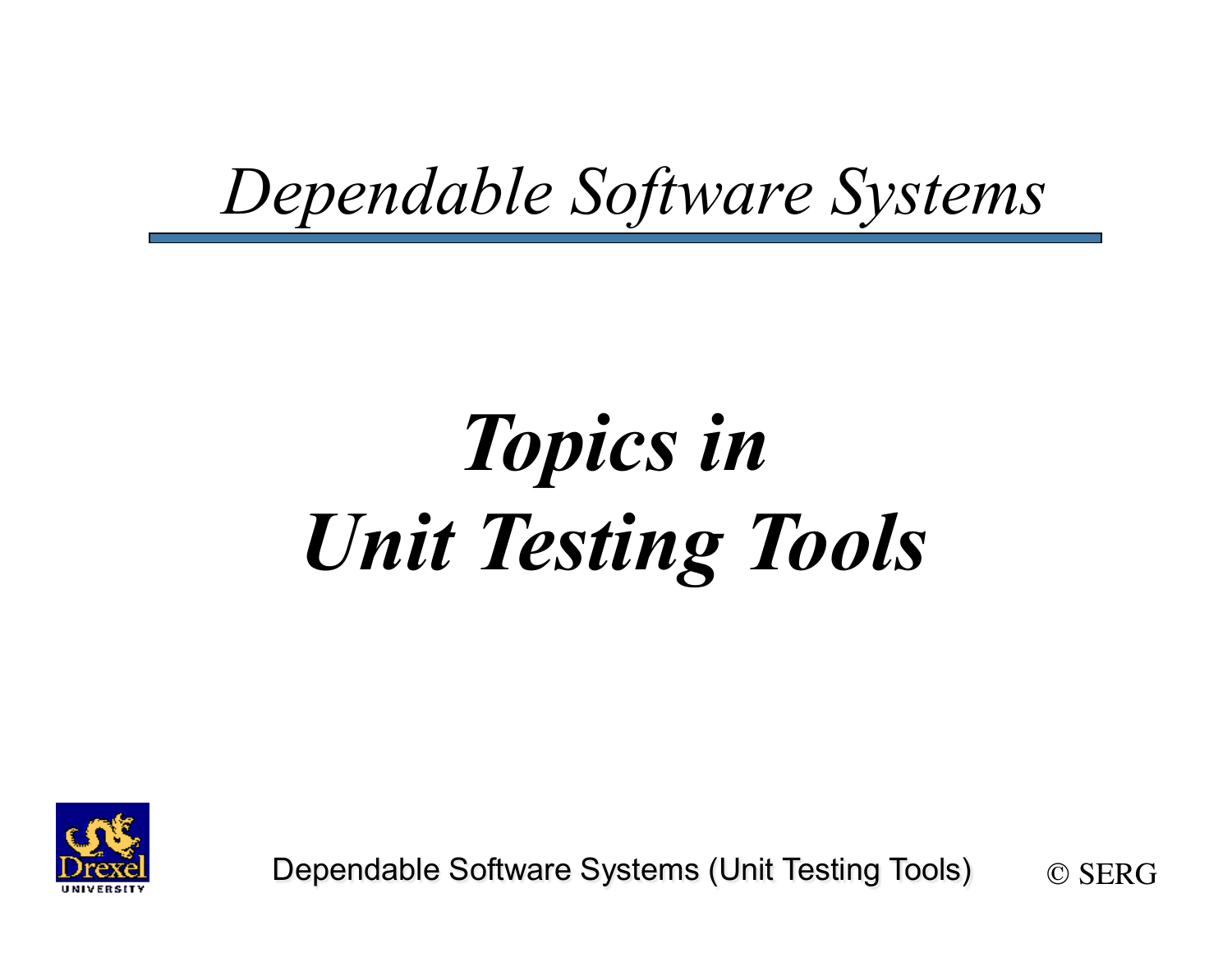### *Java Testing Tools*

- junit is a testing harness for unit testing.
- emma is a code coverage tool.
- The tools can be used in concert to provide statement and branch coverage reports during the unit testing process.

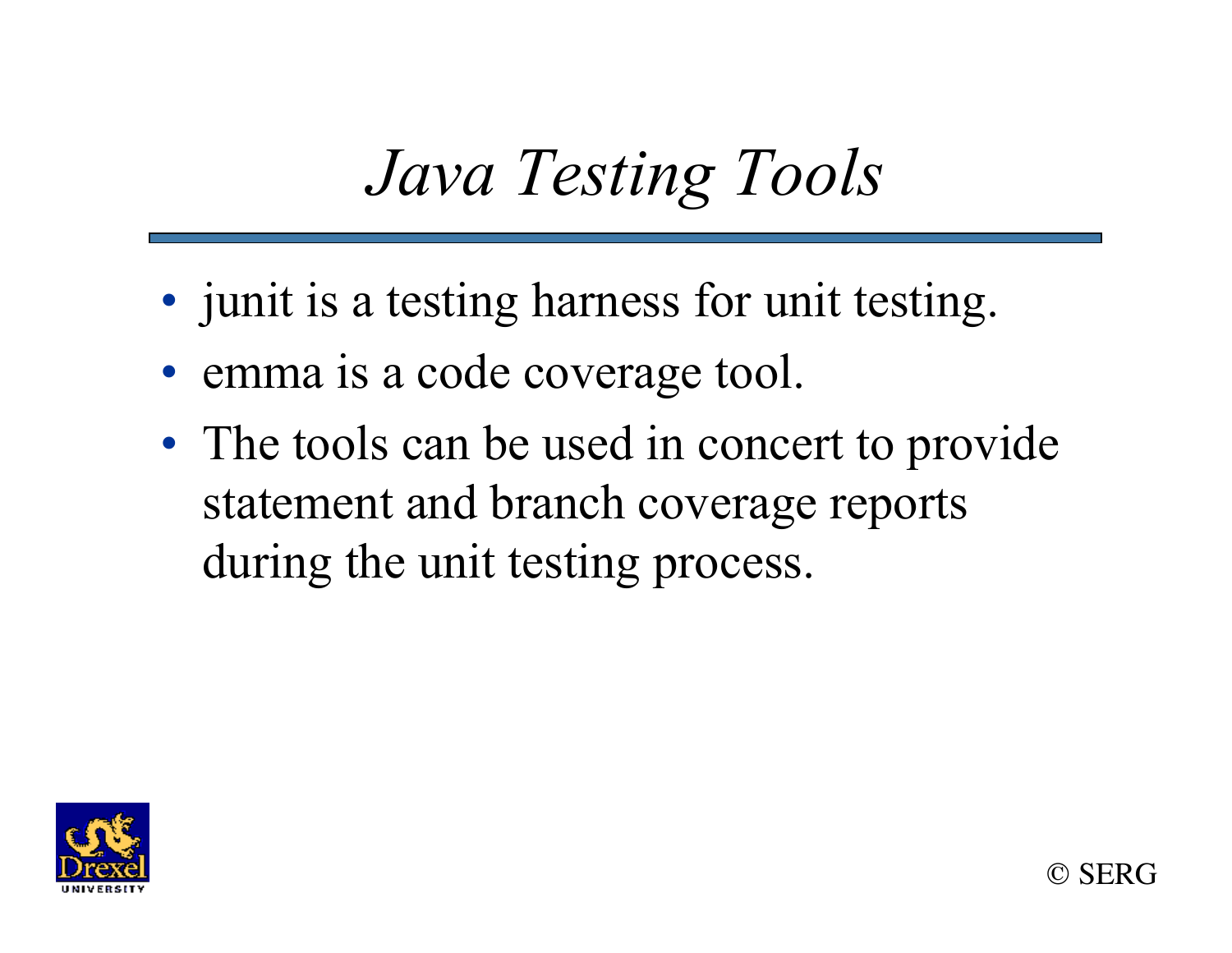### *The junit Unit Testing Tool for Java*

- Home page:
	- http://www.junit.org
- Documentation and tutorial:
	- http://junit.org/junit/javadoc/4.5/
- Download page for version 4.7:
	- http://sourceforge.net/projects/junit/files/junit/4.7/ junit-4.7.jar/download
- junit FAQ page (has answers to most user questions):
	- http://junit.sourceforge.net/doc/faq/faq.htm



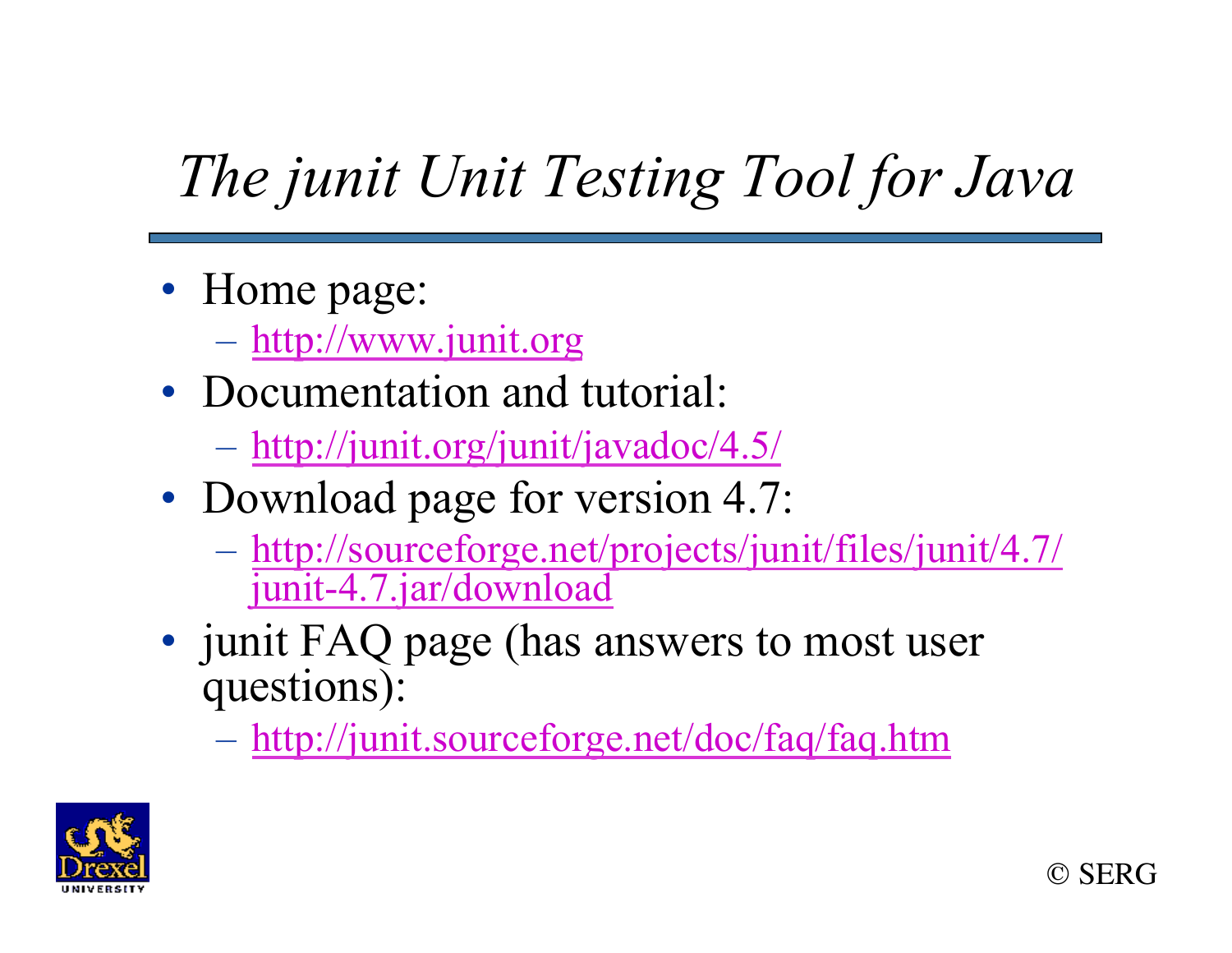### *How to install junit*

*(from the www.junit.org website)* 

- Download junit
	- *i.e.,* a file called **junit.zip**

#### • Unzip the **junit.zip** to a directory (junit home):

- Windows users:
	- %JUNIT\_HOME%
	- Add junit to the class path:
		- set CLASSPATH=%CLASSPATH%;%JUNIT\_HOME%\junit-4.7.jar
- Unix users (bash shell):
	- SJUNIT HOME.
	- Add junit to the class path:
		- export CLASSPATH=\$CLASSPATH:\$JUNIT\_HOME/junit-4.7.jar



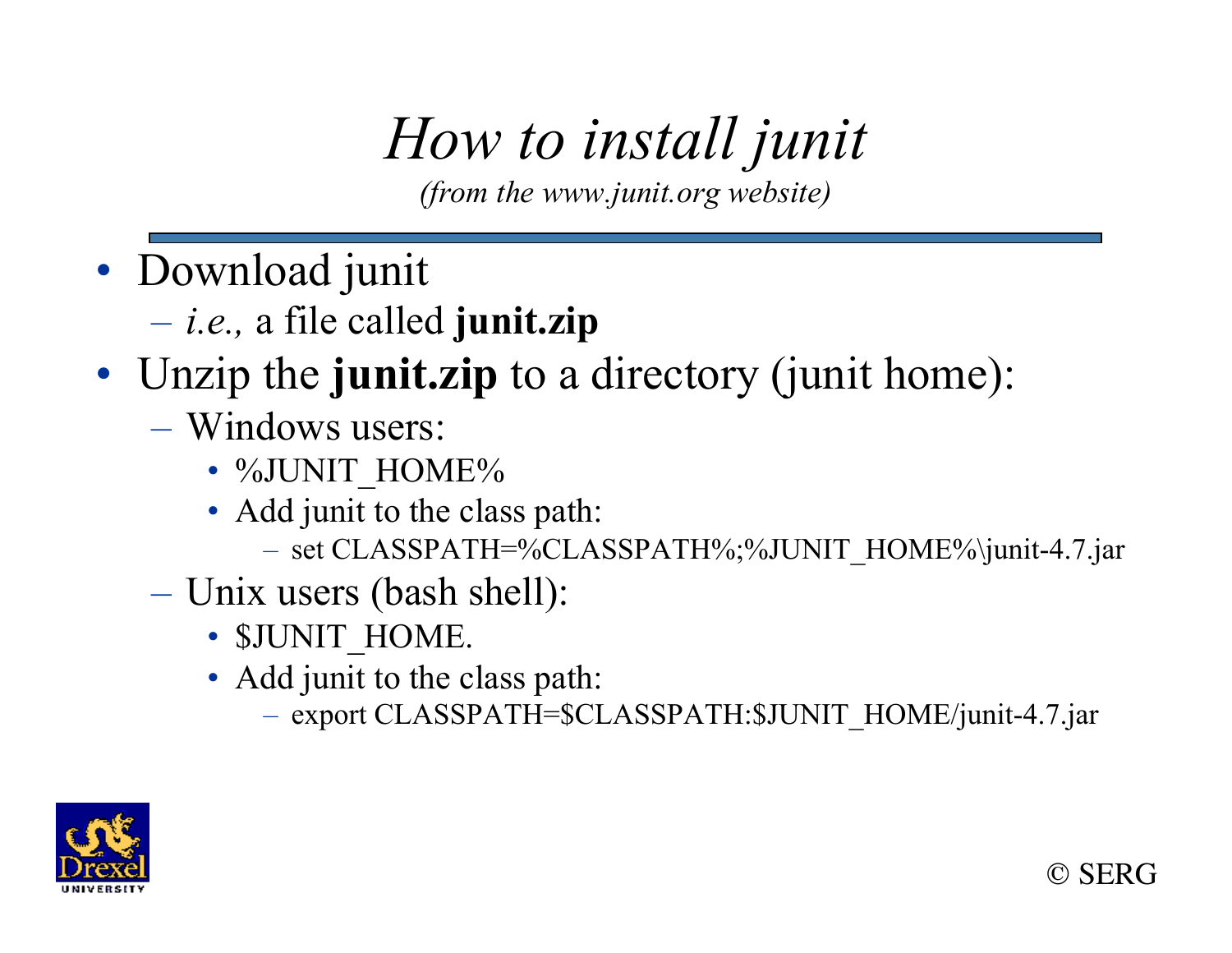### *How to test the junit installation*

- Test the installation by running the sample tests distributed with junit.
- The sample tests are located in the installation directory, not the **junit.jar** file.
- Then type:
	- java org.junit.runner.JUnitCore org.junit.tests.AllTestsAll
	- Later, just replace *org.junit.tests.AllTestsAll* with your test code name.
- The tests should pass with an "OK" message*.* 
	- If the tests don't pass, verify that junit-4.7.jar is in the CLASSPATH.



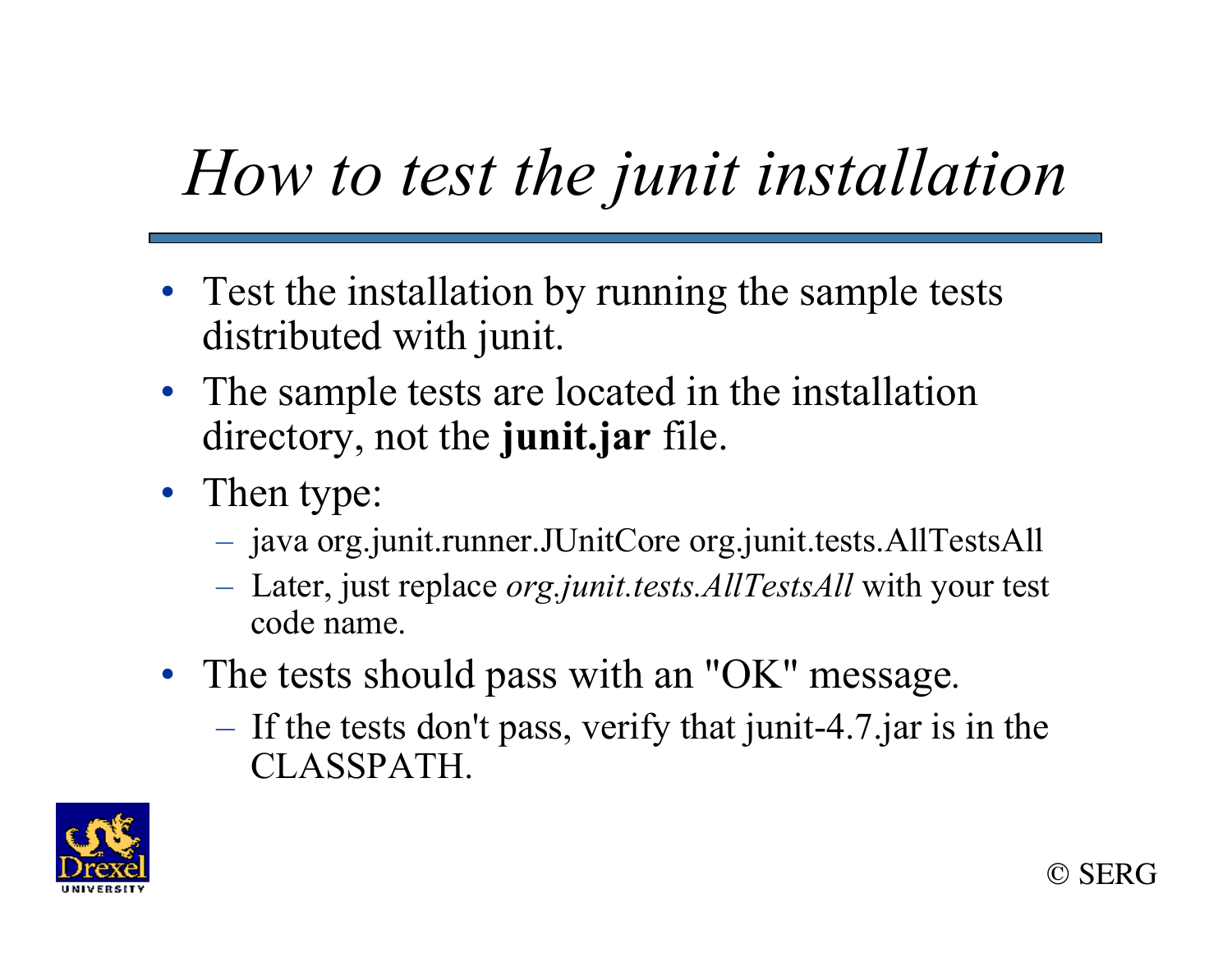### *junit Examples*

- In your junit distibution go to:
	- junit-4.7/junit/samples
- Examine the code of:
	- SimpleTest.java
	- ListTest.java
	- AllTests.java
	- money/MoneyTest.java
- Run the tests and use them as a template for your own test cases.



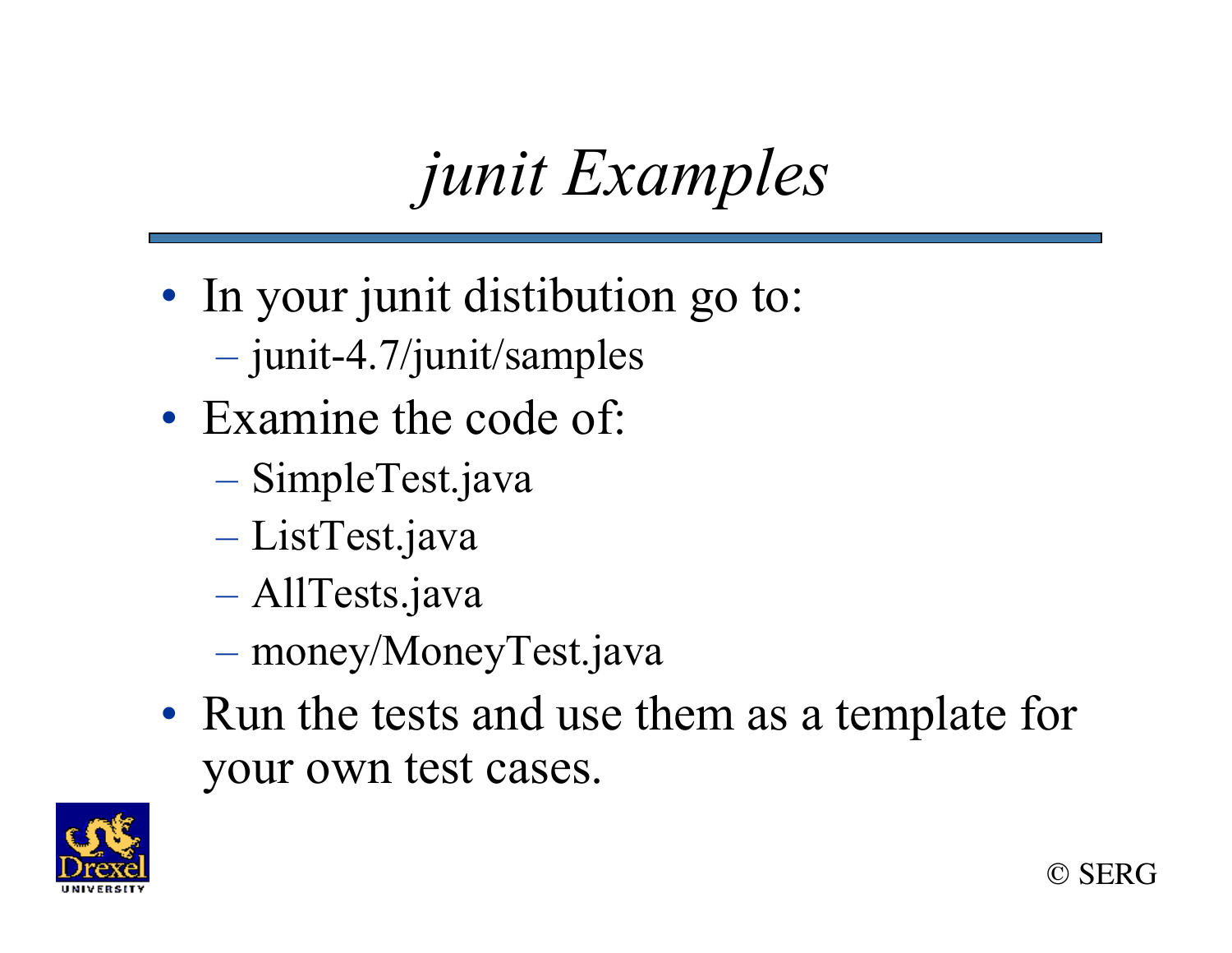### *Simple Test Suite*

```
© SERG
package junit.samples; 
import junit.framework.Test; 
import junit.framework.TestCase; 
import junit.framework.TestSuite; 
/* Some simple tests. */ 
public class SimpleTest extends TestCase { 
      protected int fValue1; 
      protected int fValue2; 
      @Override 
      protected void setUp() { 
           fValue1= 2; 
           fValue2= 3; 
 } 
      public static Test suite() { 
                     /* the dynamic way */ 
         return 
           new TestSuite(SimpleTest.class); 
 } 
Drexe
                                                  public void testAdd() { 
                                                       double result= fValue1 + fValue2; 
                                                       // forced failure result == 5 
                                                       assertTrue(result == 6); 
                                             } 
                                                  public void testDivideByZero() { 
                                                       int zero= 0; 
                                                       int result= 8/zero; 
                                                       result++; 
                                             } 
                                                  public void testEquals() { 
                                                       assertEquals(12, 12); 
                                                       assertEquals(12L, 12L); 
                                                       assertEquals(new Long(12), new Long(12)); 
                                                       assertEquals("Size", 12, 13); 
                                                       assertEquals("Capacity", 12.0, 11.99, 0.0); 
                                             } 
                                                   public static void main (String[] args) { 
                                                       junit.textui.TestRunner.run(suite()); 
                                                  } /* SimpleTest */
```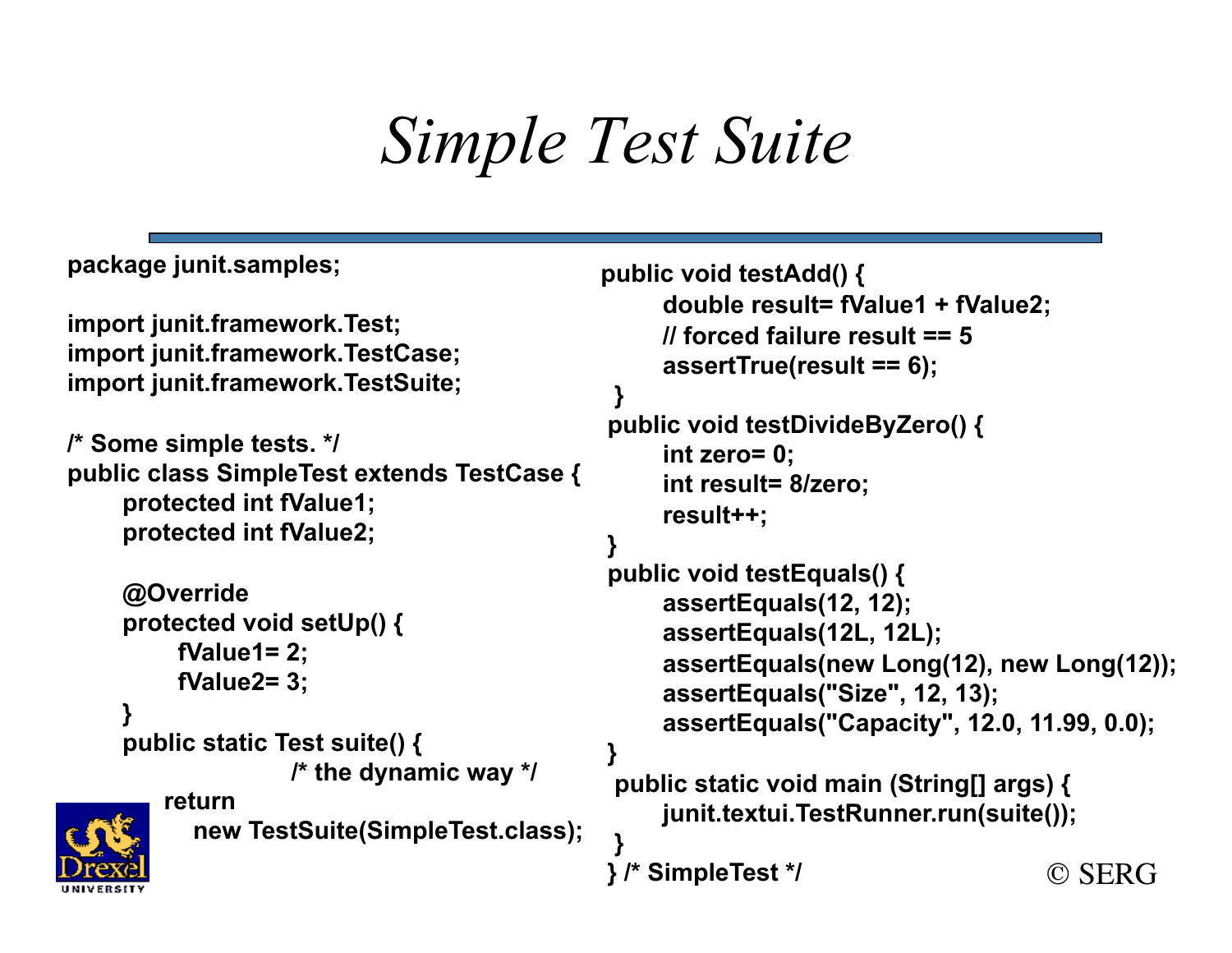#### *List Test Suite*

```
import java.util.ArrayList; 
import java.util.List; 
import junit.framework.Test; 
import junit.framework.TestCase; 
import junit.framework.TestSuite;
```
 **fFull.add(1); fFull.add(2); fFull.add(3);** 

```
public class ListTest extends TestCase { 
     protected List<Integer> fEmpty; 
     protected List<Integer> fFull;
```

```
 public static void main (String[] args) { 
 } 
         junit.textui.TestRunner.run (suite()); 
 } 
     @Override 
     protected void setUp() { 
 fEmpty= new ArrayList<Integer>(); 
         fFull= new ArrayList<Integer>(); 
                                        }
```
 **} public void testCapacity() {** 

 **public static Test suite() {** 

```
 int size= fFull.size(); 
 for (int i= 0; i < 100; i++) 
   fFull.add(new Integer(i)); 
 assertTrue(fFull.size() == 100+size);
```
 **return new TestSuite(ListTest.class);** 

```
public void testContains() { 
   assertTrue(fFull.contains(1)); 
   assertTrue(!fEmpty.contains(1));
```
**// continued on next slide …** 



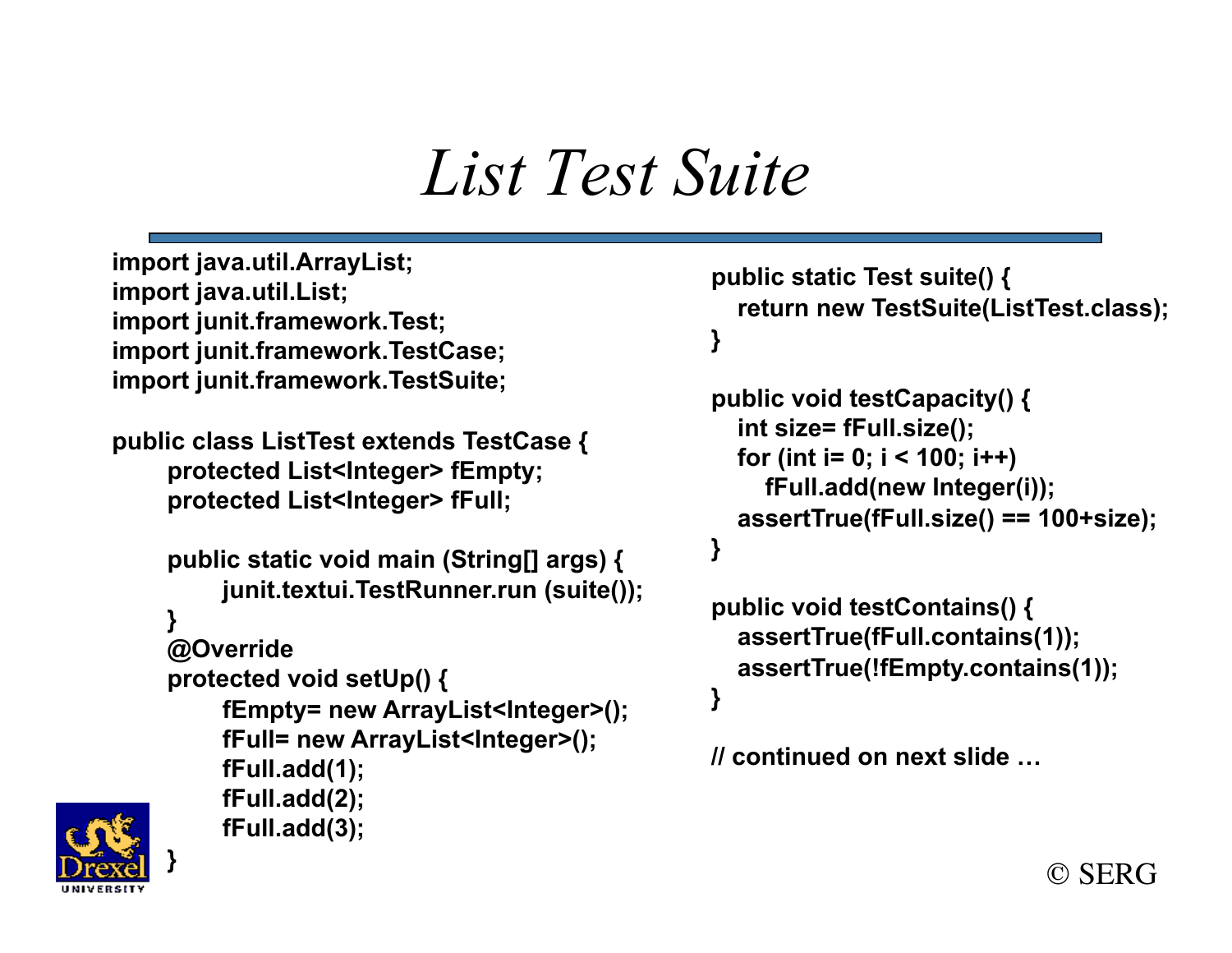*List Test Suite (Cont*<sup>&#</sup>x27;*d)* 

```
 public void testElementAt() { 
          int i= fFull.get(0); 
          assertTrue(i == 1); 
          try { 
               fFull.get(fFull.size()); 
          } catch (IndexOutOfBoundsException e) { 
               return; 
 } 
          fail("Should raise an ArrayIndexOutOfBoundsException"); 
 } 
     public void testRemoveAll() { 
          fFull.removeAll(fFull); 
          fEmpty.removeAll(fEmpty); 
          assertTrue(fFull.isEmpty()); 
          assertTrue(fEmpty.isEmpty()); 
 } 
     public void testRemoveElement() { 
          fFull.remove(new Integer(3)); 
          assertTrue(!fFull.contains(3)); 
 }
```


**}** 

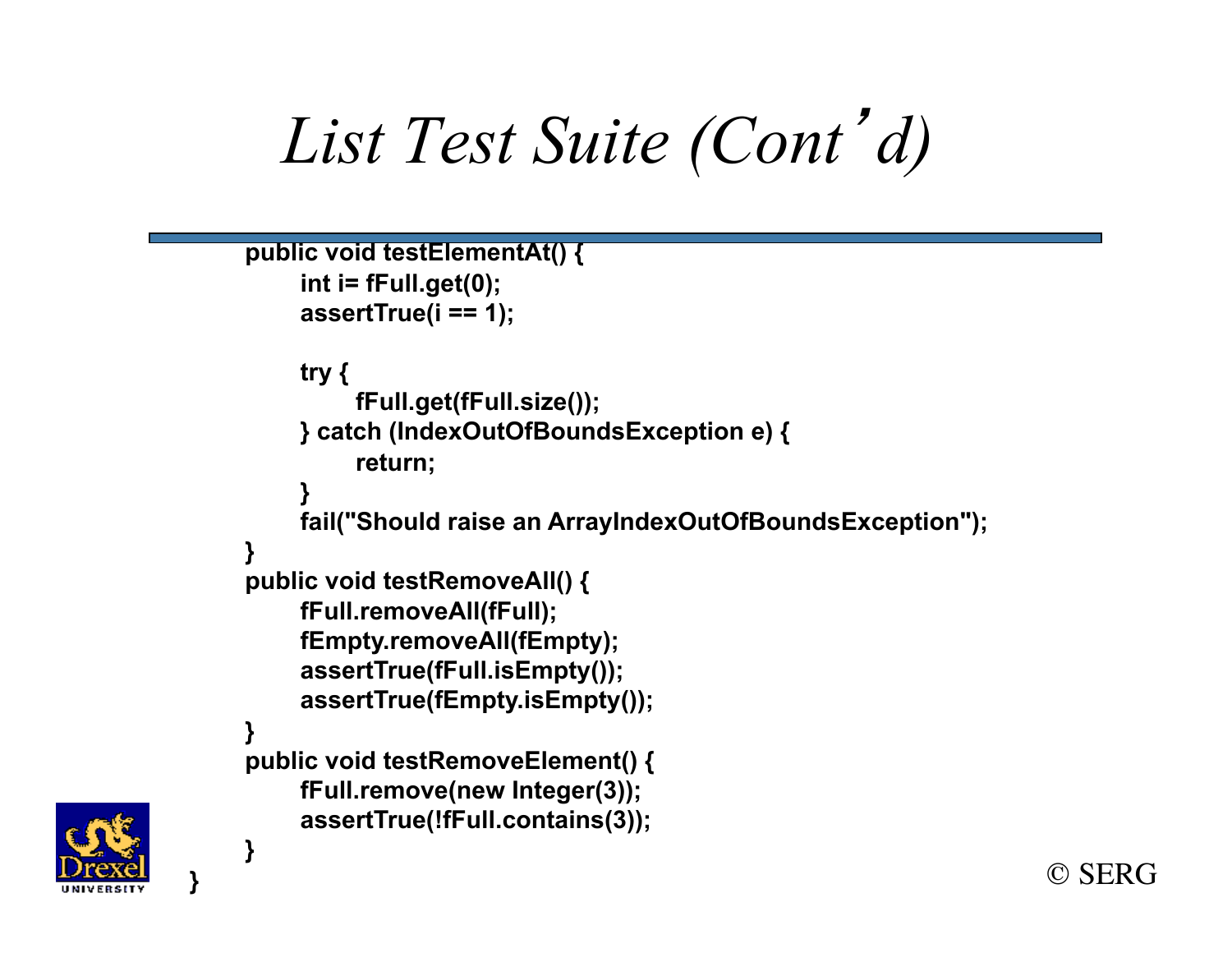### *Setting up Composite Test Suites*

**package junit.samples;** 

```
import junit.framework.Test; 
import junit.framework.TestSuite;
```

```
/* TestSuite that runs all the sample tests 
 */ 
public class AllTests { 
      public static void main (String[] args) { 
           junit.textui.TestRunner.run (suite()); 
 } 
      public static Test suite ( ) { 
           TestSuite suite= new TestSuite("All JUnit Tests"); 
           suite.addTest(ListTest.suite()); 
           suite.addTest(new TestSuite(junit.samples.money.MoneyTest.class)); 
           suite.addTest(junit.tests.AllTests.suite()); 
           return suite;
```


 **}**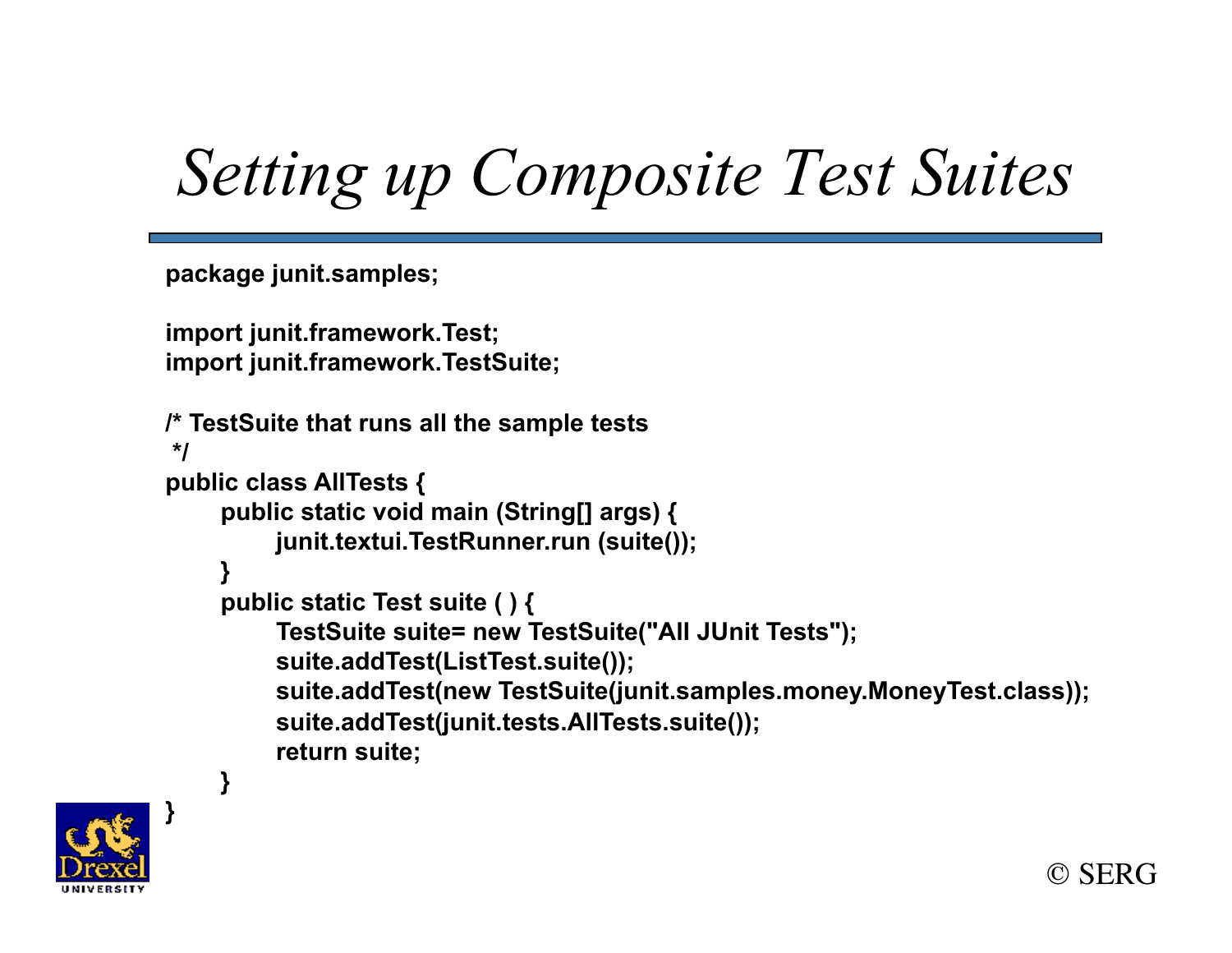## *The Emma Code Coverage Tool*

- Home page:
	- http://emma.sourceforge.net/
- Quick start introduction page:
	- http://emma.sourceforge.net/intro.html
- Download page:
	- http://sourceforge.net/projects/emma/files/
- Emma sample reports page:
	- http://emma.sourceforge.net/samples.html
- Emma FAQ page:
	- http://emma.sourceforge.net/faq.html



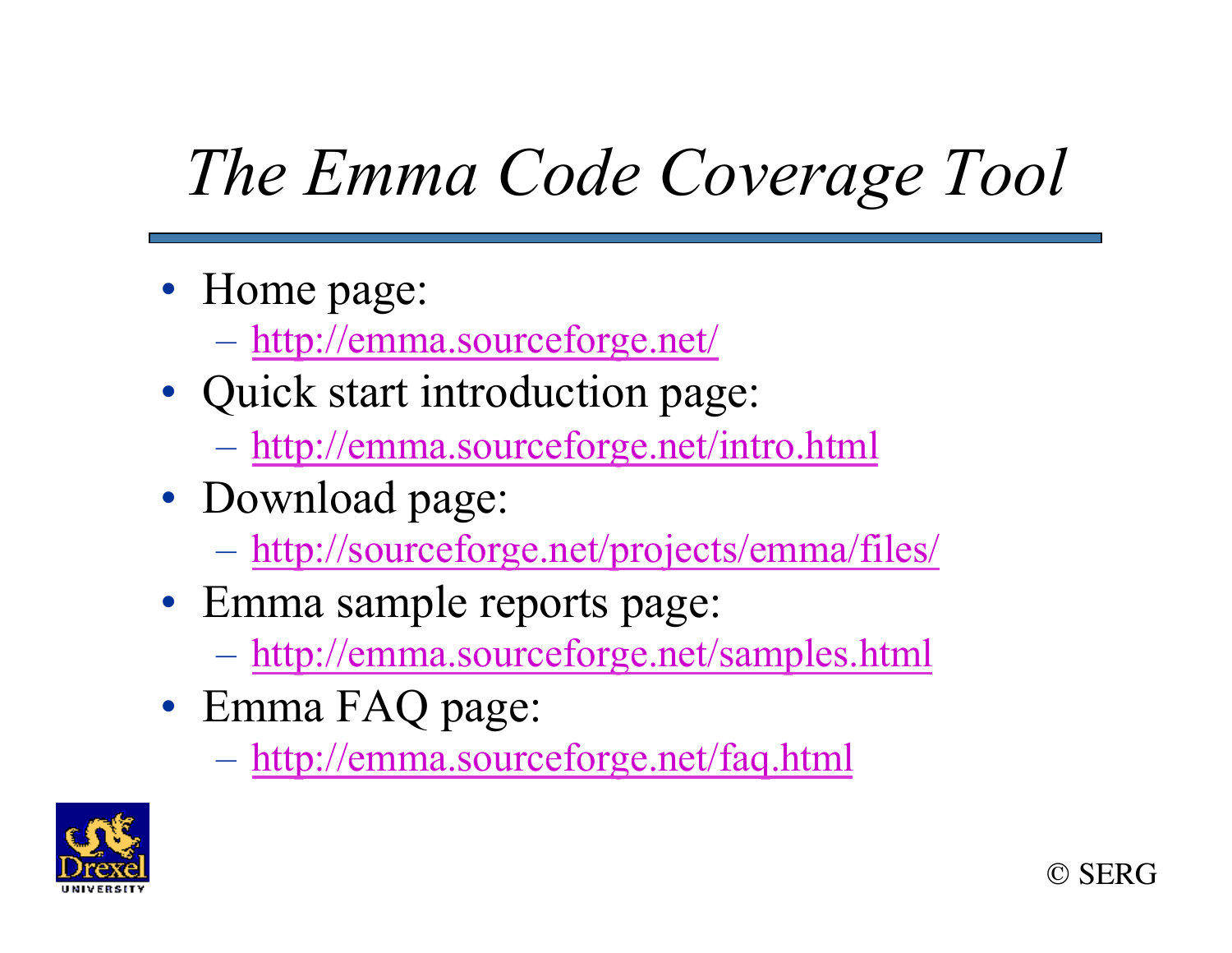## *Downloading and Installing Emma*

- 1. Go to the download page:
	- http://sourceforge.net/projects/emma/files/
- 2. Get the file **emma-2.0.5312-lib.zip** in the **emma-release** directory.
	- The download starts automatically after a short sourceforge advertisement.
- 3. Unzip the **emma-2.0.5312-lib.zip** file and put the file **emma.jar** in the directory with the code.
	- You can put the file elsewhere as long as you include the directory in the java class path using the " –cp " option.



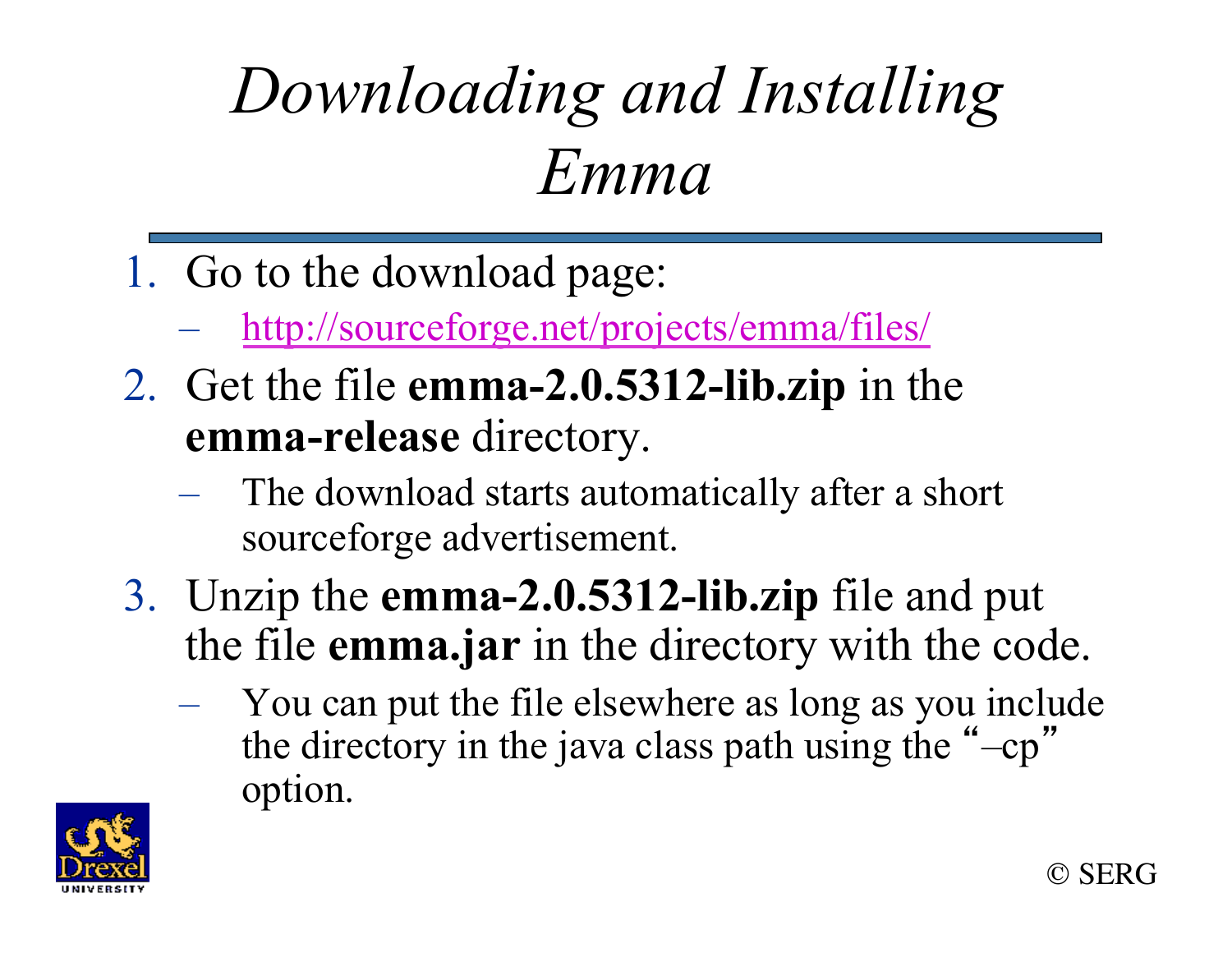#### *How to instrument Java byte code using Emma*

- Assume that **emma.jar** and **junit-4.7.jar** are both in the same directory that contains the MyCode byte code (.class files).
- Assume your CLASSPATH contains:
	- emma.jar
	- junit-4.7.jar
- To instrument the byte code run:
	- java emma instr –m overwrite -cp . MyCode
	- java -cp . MyCode
- To execute the instrumented byte code run:
	- java MyCode
- Files **coverage.em** and **coverage.ec** store code coverage data.

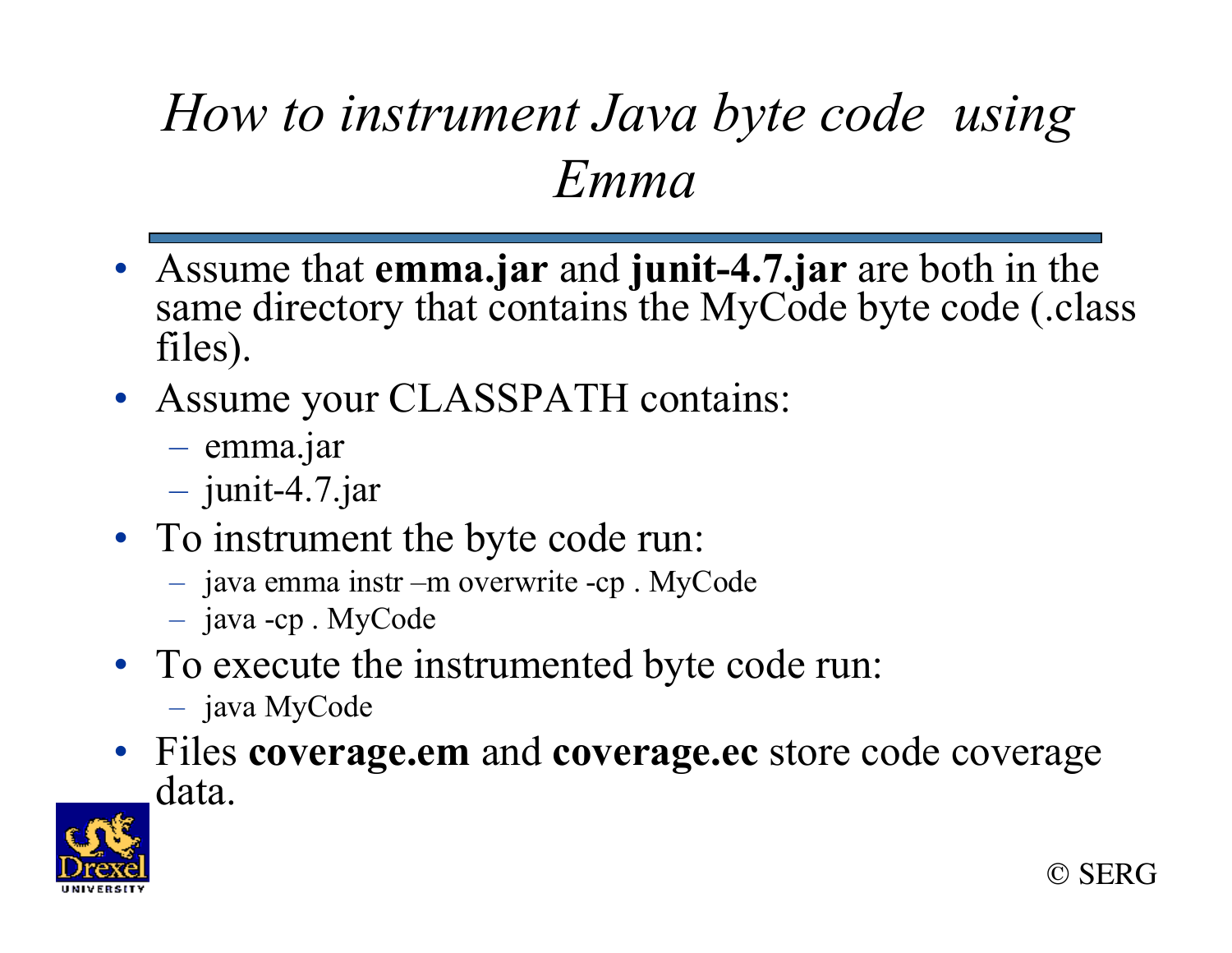#### *How to generate an HTML code coverage report*

- To generate an HTML code coverage report run:
	- java emma report -r html -sp . –in coverage.em,coverage.ec
- The **-sp** option is used to specify the source code directory.
	- Use **-sp .** if the source code is in the same directory as the byte code.
	- Relative paths may be used.
	- Without the **-sp** option, the report will not show the source code view.



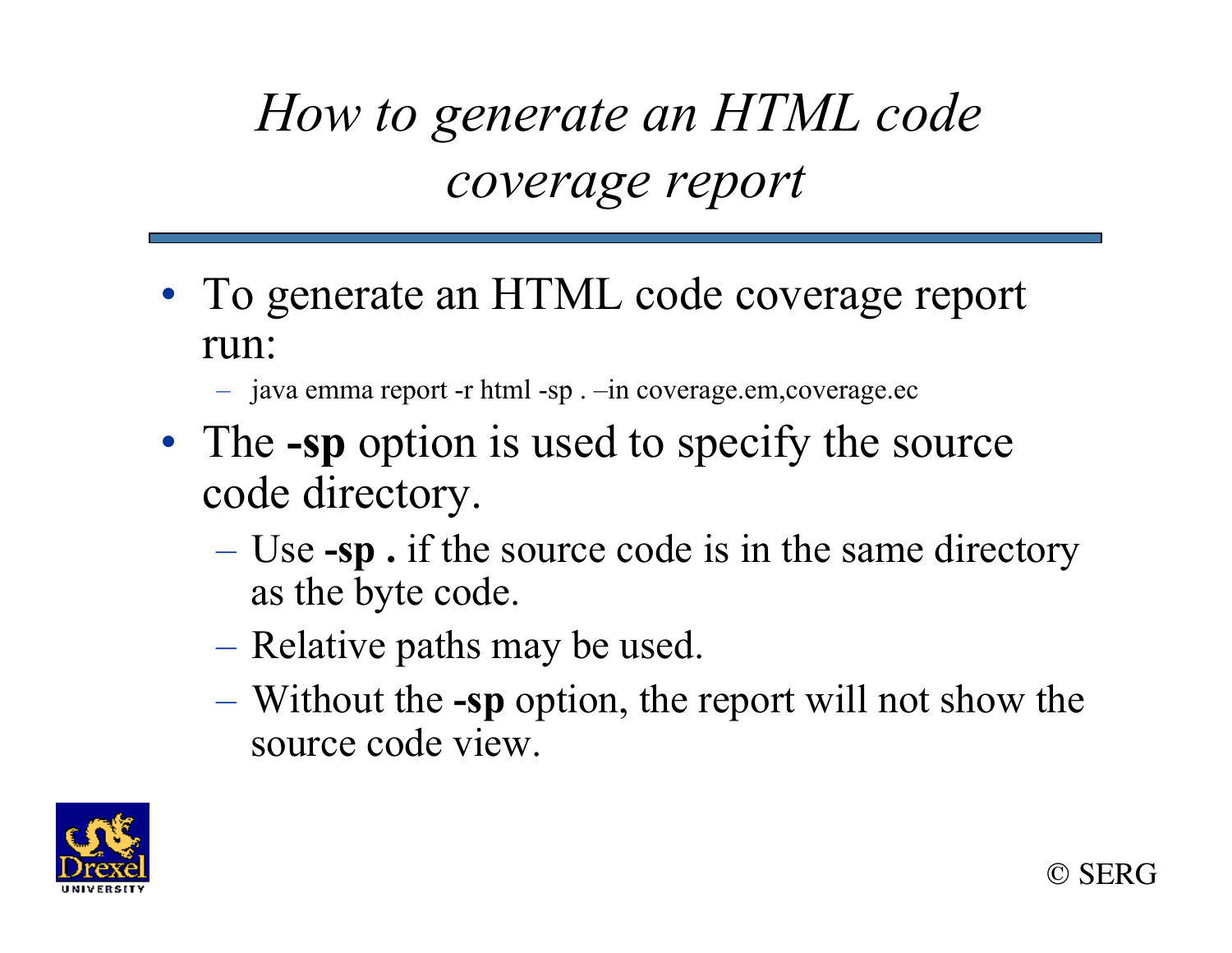### *Running code without Emma*

• Once you are done running instrumented code you must re-compile the java source into plain (non-instrumented) byte code.

– javac \*.java